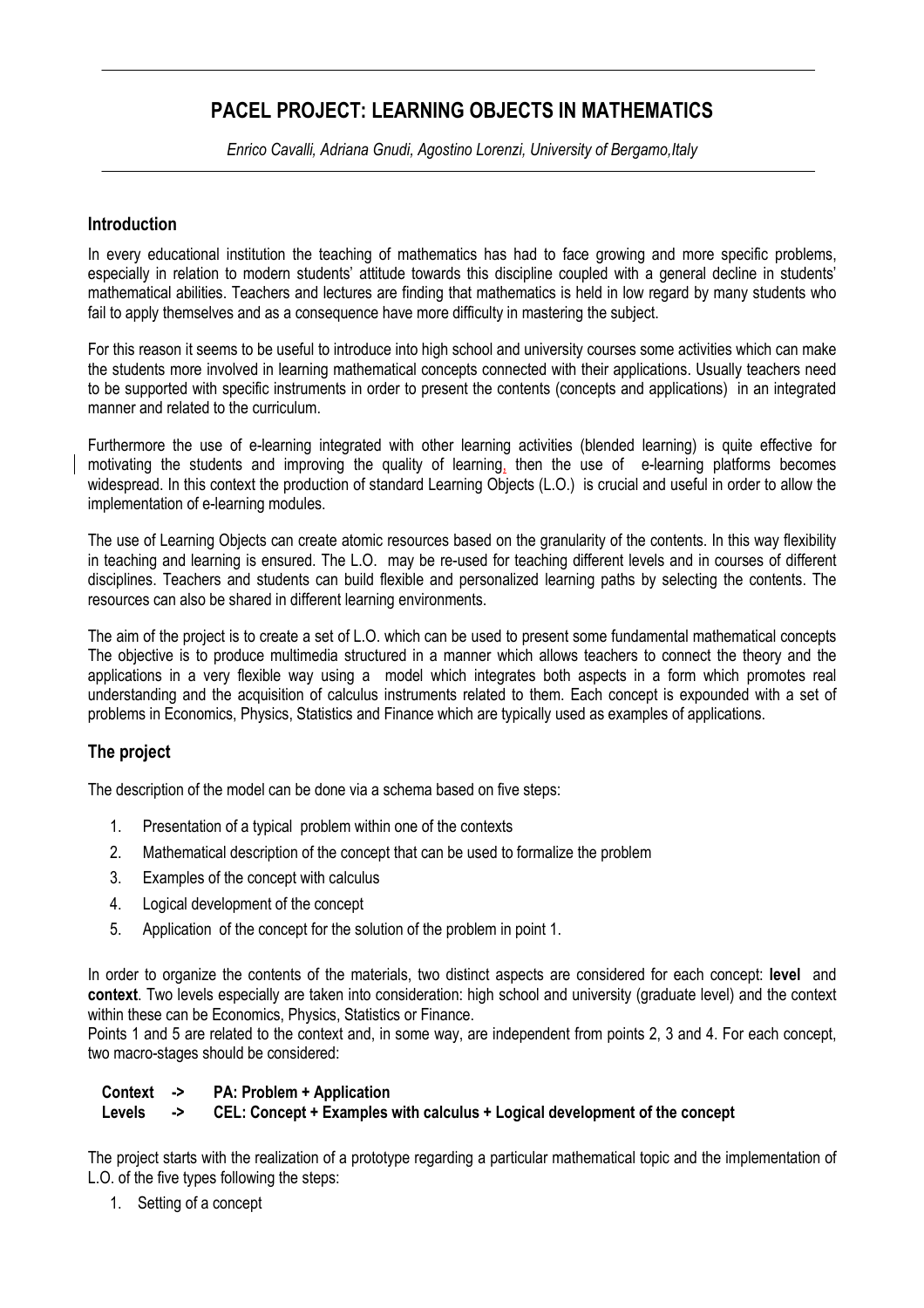- 2. Choice of the context and the problem
- 3. Production of the text of a mathematical core (CEL)
- 4. Realization of different macro-stages (PA one for each context)

The following schema describes the relations between the five types of L.O. and the organization of the database in order to achieve the units. The L.O. can be organized in blocks composed by five L.O., each e-learning unit is produced using such blocks connected differently.



## *Type 1: Problem*

The problem is presented using video or animation. The video can be a short movie captured in a normal live context in which the problem is presented in a very informal way.

#### *Type 2: Concept/Logic*

L.O. present the concept by means of mathematical formalism, using the correct symbols in a clear and synthetic way. The concept can be a new object (definition) or a property (theorem). The proof is an optional part and is present only for particular theorems. In order to allow the production of macro-units for two different levels (high school and graduate) the complexity of the L.O. could be different but in some way the more specialized parts should be a continuation of the basic ones in order to avoid replication of the contents. L.O. can be created via presentations with an audio track.

#### *Type 3: Example*

Examples are used to understand the concept and its practical applications. They can be produced via animations or presentations with audio tracksor software. The software used is open source (Spreadsheet, Scilab, Geogebra) in order to allow teachers and students to reproduce the simulation and to develop other similar activities.

#### *Type 4: Simulation*

This type of object presents the model of the problem which corresponds to the mathematical content. The L.O. can be created using mathematical software for symbolic and numeric calculus or geometric representation. As in type 3, the